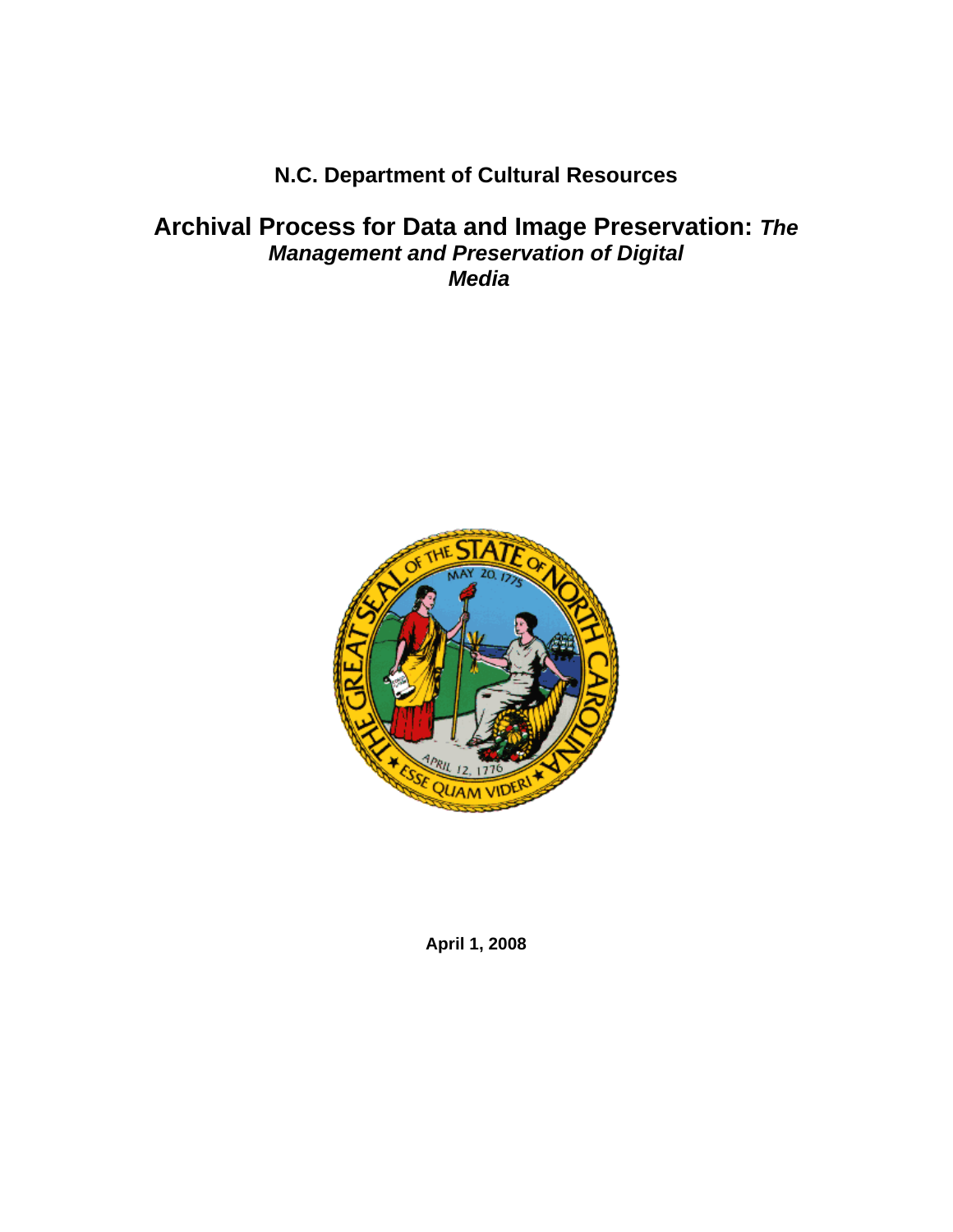Best Practices for the Long-Term Retention of Electronic or Digital Records

*This Best Practices document serves to provide guidance to both the creators of electronic records and the custodians of trusted digital repositories, including information technology support staff, who wish to maintain the information electronically over time.* 

## **I. The Management and Preservation of Digital Media: An Overview**

Digital records have taken over many of the functions that paper records once served. Like their older counterparts, digital records contain evidence of government responsibilities, citizen rights, public and private economic activities and financial transactions/obligations, scientific projects, and historical events and trends. The volume, complexity, and pace of the advances in digital media themselves, however, require the careful and consistent management of digital records if accountability and the preservation of digital records are to be assured. The integrity and accessibility of digital records also rest upon planning, documentation, and committed custodianship throughout their life cycle to an even greater degree than with paper records. Digital information is especially vulnerable to changes in software and hardware. Digital storage media, especially access technologies, are also subject to deterioration. Like every other medium or recording technology, digital technology is open to error, misuse, or fraud. In brief, to be available today, tomorrow, and into the next century, digital records must have both proper management and long-term (and in some cases, permanent) preservation. For digital records that are deemed permanent or archival, their durability needs to approach that of microfilm.

 To help assure the security and preservation of records with enduring historical, evidential, or legal value, especially in the event of a human-made or natural disaster, microfilm is preferable because it is not dependent upon complex technology. Properly processed and housed microfilm lasts for hundreds of years and can be read with a magnifying lens and light. Microfilm is also an acceptable medium as evidence according to G.S. § 8-45.1 (a). It should also be noted that G.S. § 8-45.1 (b) and G.S. § 153A-436 (f) specifically prohibit the use of "computer-readable storage media" for "preservation duplicates . . . or for the preservation of permanently valuable records . . . except to the extent expressly approved by the Department of Cultural Resources . . . ." (See the texts for G.S. § 8-45.1 (a) and (b) and G.S. § 153A-436 in "Best Practices---Legal Admissibility Standards" below.)

Many public agencies and corporate organizations remain ignorant or not fully aware of the complexities of dealing with digital records. Often organizations devote greater effort to creating or receiving digital data than to its long-term maintenance and management. Managing digital records and information adequately, maintaining their authenticity, and assuring their legal acceptability all require an infrastructure containing certain detailed elements. These include policies and procedures; planning; trained staff (including assignment of specific responsibilities for data management to specific staff members, such as digital data archivists or managers, trained for their roles); and physical systems and facilities, including a digital repository.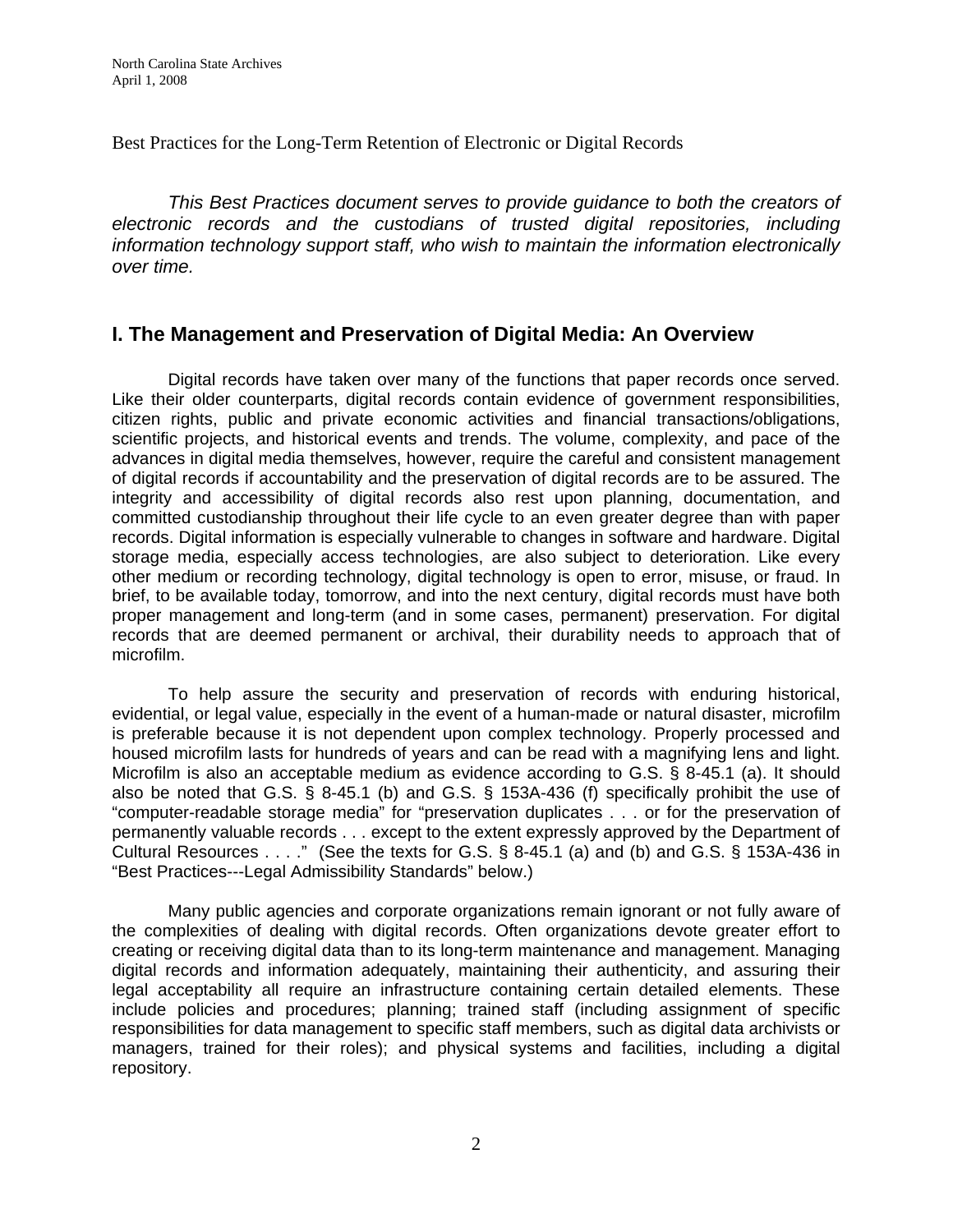While there is as yet no viable long-term strategy to ensure that digital information will be readable in the future, one methodology likely to prove valuable in helping assure future accessibility and legal admissibility of digital records is to gain control of and preserve information about digital objects and to manage this information in a formal, electronic recordkeeping system for collections of digital objects. Currently the Department of Defense standard, DOD 5015.2-STD provides specific requirements for software applications that manage digital records. Other similar standards remain in early development. Other choices for digital recordkeeping systems include digital repositories and digital asset management. Consideration needs to be given as well to the use of open source software and open architectures.

The creation and management of a digital repository---whether on an institutional scale or as a local digital storage server, component, or similar device---require attention (detailed further below) to six broad areas or functions. These functions are also a critical tool for ensuring the future legal admissibility of an electronic record:

- **Ingest**, or acceptance of the data or information and its preparation for inclusion in the repository;
- **Storage**, or long-term storage and maintenance of the data with appropriate procedures for preservation and error-checking;
- **Data management**, or maintenance of databases of descriptive metadata, appropriately updated and preserved;
- **Preservation planning**, including updating policies and procedures and monitoring the external environment, including the development of new technologies;
- **Access**, or management of the means by which users find, ask for, and receive data;
- **Daily administration**, including interaction with users, problem-solving, negotiation with data donors, and overseeing performance of the system.

(These functions are based on the Reference Model for Open Archival Information Systems [OAIS]. For specifications concerning this model, please consult the Electronic Records Archivist, Government Records Branch.)

State and local government offices accept and produce many different types of digital documents. In some instances, offices scan paper and create an image which then becomes the record. In others, offices accept electronic documents as part of their workflow and this document becomes the record. Additionally, state and local entities also create and manage large data files and databases such as geospatial information. This document is intended to address information both created and accepted by entities as a part of their business practice.

Before acceptance, data should be inspected and verified for operational use as the source intended, and for authenticity, integrity, and freedom from computer viruses. Restrictions or other conditions involving confidentiality or privacy, as well as proper retention and disposition provisions, need to be established. Data integrity must also be established through message digests or signatures, assuring that the data itself, its documentation, and all other descriptive and packaging information agree with that provided by the source. Digital validation should follow establishment of the data's integrity. The identity and integrity of the data must be periodically and systematically verified through such mechanisms as the Secure Hash Standard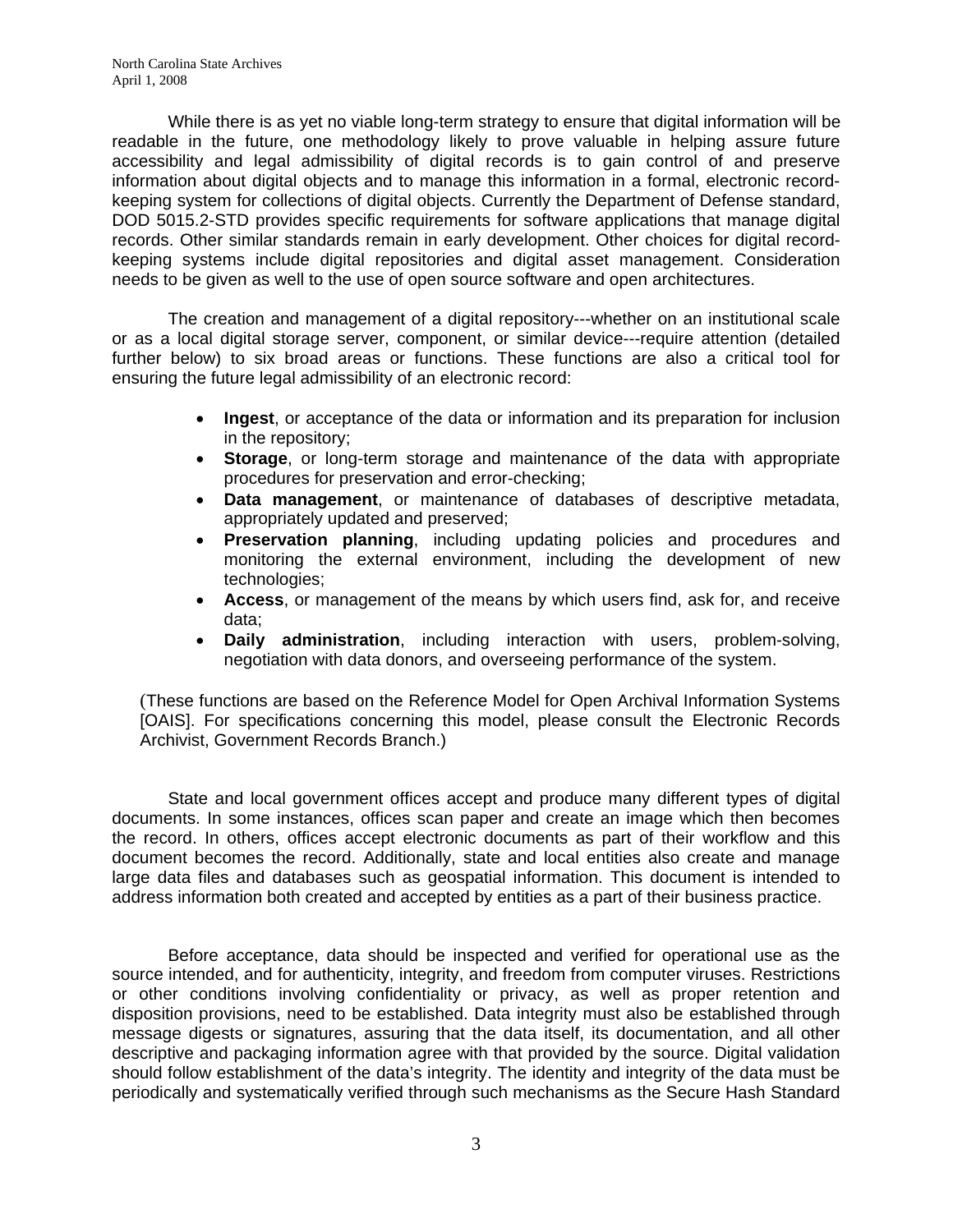(SHS) and Secure Hash Algorithms (SHA), the designated standard of the National Institute of Standards and Technology (NIST). Long-term preservation and use of digital data also depend upon the preservation of metadata and data documentation.

Organizations must also assemble methodologies, systems of hardware and software, and physical facilities to record, access, document, and protect digital data. Digital media themselves must be regularly tested and sampled for deterioration and continued accessibility. Provision must also be made for conversion or migration to new formats, storage media, and technologies. A digital risk management plan may include regularly scheduled migration of archival digital objects to new media. Care must be taken that hardware and software are maintained that can migrate archival data to new media. Documentation must be created and maintained that records information about all data formats, each type of media, required environmental conditions, processes for maintaining archival characteristics, and efforts to reduce risk. The digital data archivist or manager or a team of specialists should also assess data formats as digital technology advances and plan for formats that will become obsolete. Digital data will not be readable, useable, or legally acceptable, in the future without active management in this as in every other function listed above.

With regard to data format, documents need to be associated with useable data to assure sustainability and access. The capability of formatting the data contained in the document, or carried with the document, is important. Extensible Markup Language (XML) is a widely used and often preferred method for providing access to the data contained in the document. Along with industry standard definitions for the data, XML can provide both a standardized common dictionary and a common data structure for records custodians.

When considering XML, it is important to remember that agencies often do not create the documents submitted to them for recording, but rather accept and index documents submitted by others. Therefore, it is essential they adopt compatible standards in order to reuse what already exists. For example, the Property Records Industry Association (PRIA) has XML standards for county recorders. Standardization in the area of data formats will continue to be an issue requiring the closest attention by all stakeholders as well as interested members of the private sector.

Detailed written policies are needed for both active and long-term data management; records retention and disposition; appraisal and preservation; and disaster preparedness and recovery. Policies and procedures should address issues of confidentiality and privacy. They must be reviewed periodically and audited regarding enforcement and compliance.

Finally, physical maintenance of digital records requires stable, secure, environmentally controlled storage and operational facilities within a larger framework. This framework should include offsite facilities for storing duplicate copies of digital media as well as vital records including microfilm copies of vital records kept in paper format, and system backup copies that will be available after a natural or human-made disaster.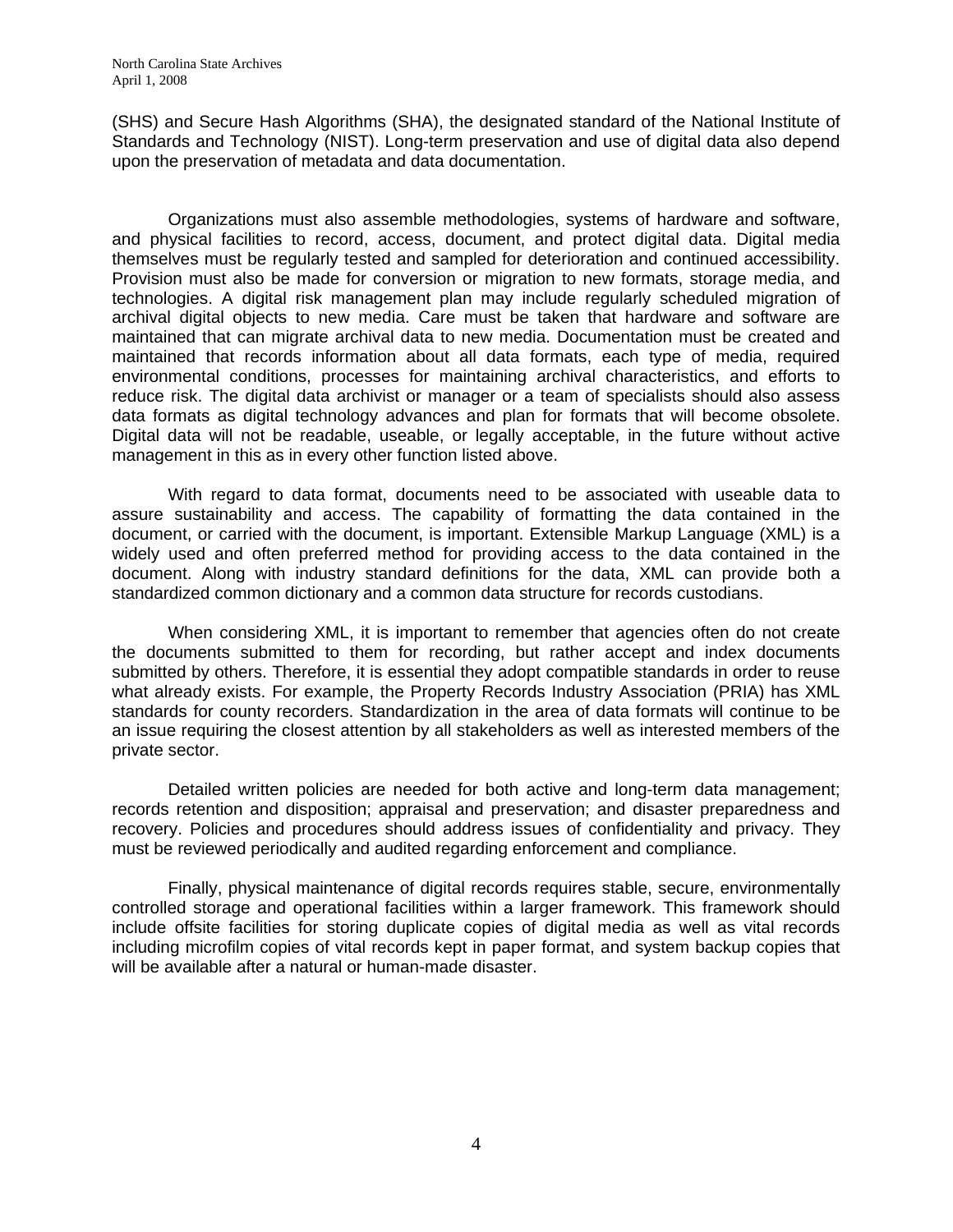## **Best Practices for Archiving Electronic Records:**

- Maintain at least 3 to 4 copies of the record. One copy should be designated as the preservation master; one copy should be designated as the access record; and one record should be designated as back-up. Having four copies allows margin should one copy fail. At least one of the duplicate copies should be stored off-site to ensure the information is preserved should an unforeseen disaster occur.
- Provide bit-level preservation storage of the record. If the preservation strategy includes migration of data, keep original bits for future solutions. Bit-level preservation includes maintaining the environmental controls to ensure optimal survival.
- Work from a copy of the material when migrating or making changes. Information may be lost during migration. If you work with the original copy, the information may be permanently lost.
- Metadata, secure hashing algorithms (SHA), and checksums as well as the data must be maintained and bundled together in order to preserve the integrity and admissibility of the data.

### **Best Practices—Policies and Procedures**:

- Create and update policies and procedures defining proper development, maintenance, and use of the system. They should be available in electronic and hard copy print formats. These policies and procedures should include the metadata file required to interpret the records as well as technical components and characteristics necessary for reading, processing, accessing, using, and processing of records.
- Hold periodic training, regular retraining, and support programs that insure staff understands the policies and procedures.
- Update documentation about all permanent or archival electronic records sufficient to specify all technical characteristics necessary for reading and processing the records; identify all defined inputs and outputs from the system; define the contents of the files and records; determine restrictions on access and use; and understand the purposes and functions of the system.
- Describe update cycles or conditions and rules for adding information to the system, changing information in the system, or deleting information.
- Establish a security back-up routine based on best practices (e.g. daily, weekly, and monthly or as frequently as needed) to protect the information assets. Back-up materials should be stored off-site in case data restoration is needed.
- Establish secure off-site storage for all system password and operating procedure manuals (e.g. a bank safety deposit box.)
- Offices should have a robust disaster preparedness plan in place which addresses all copies of the data as well as identified off-site storage sites. Entities should identify critical series that would be needed to open the office should a disaster strike. Additionally, the disaster plan could have a mixed strategy of both warm and hot site recovery. Hot site recovery sites mirror all information at a remote site that can be activated in less than twenty-four hours if needed.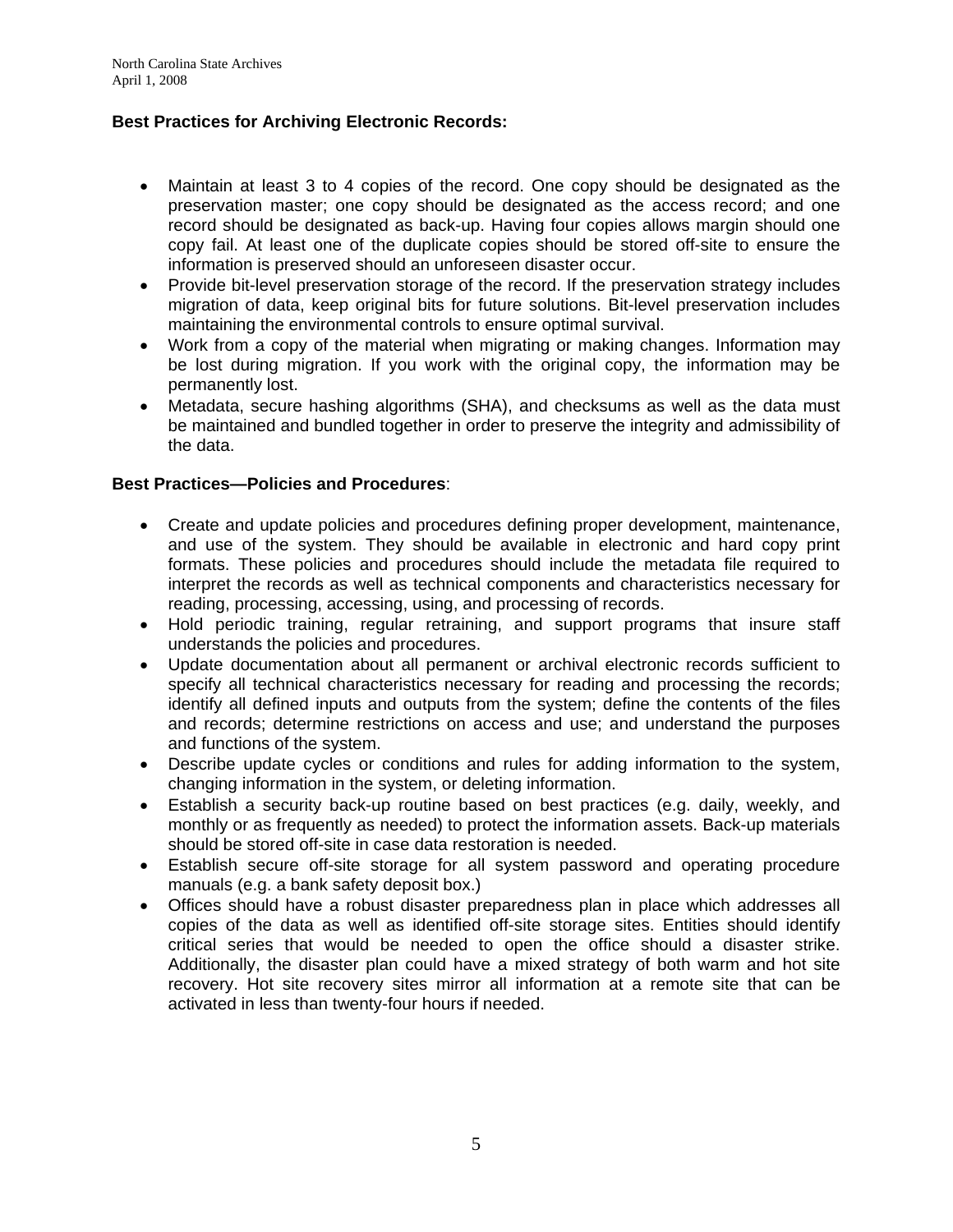### **Best Practices—Integrity of Data:**

- Metadata must be collected about the record and maintained with the record, either embedded in it, or stored separately. Descriptive metadata is used for the indexing, discovery, and identification of a digital resource. At a minimum, descriptive metadata should include creator, date, collector, and description. Land and property transactions should include the grantor/grantee names, title-file, date-file time, book and page, and description. Administrative metadata is information that is needed for the management of the digital object, which includes information regarding ownership, transfer information, access and display, and rights management. Preservation metadata that need to be collected includes the file format, record type, e.g. tax map or correspondence, the operating system, software configurations, the rights/security, and versioning information. For more information see <http://www.ncecho.org/> and consult the metadata initiatives section.
- Security measures—Digital Fingerprinting
	- o Information can be lost during transmission, migration, or when media breaks down or is corrupted. To ensure that the data does not and has not changed, you should perform a digital fingerprint procedure [e.g. digital certificates, Cyclical Redundancy Checksums or CRCs, and cryptographic hashing algorithms such as a Secure Hashing Algorithm (SHA)]. However, keep in mind that a CRC verifies the transmission of the document but not the document itself. A SHA verifies both the transmission and the information in the document itself. A digital fingerprint is unique to each document and verifies the integrity (unaltered state) of the document. When auditing the information or storage media, reproducing the digital fingerprint can determine if data has been lost. If you employ digital fingerprinting, retain the method by which it was applied so it can be recreated and compared to the original fingerprint.
	- o Integrity of the record: If you elect to employ/allow digital fingerprints, you should have a migration strategy in place and a method to verify the fingerprint in the future so that it is preservable and upwardly migratable. As part of your migration strategy, a digital fingerprint should be created at the beginning and at the end of the migration to ensure that the numbers produced from the algorithm are the same. If the two "fingerprints" match, then no error occurred during the transmission or migration.
- Security measures—Authority Rights. If special authority is needed to access the information, indicate who has that authority and the data type (e.g. document or photograph).
- For admissibility of records, the content, context, and structure should be preserved.

#### **Best Practices—System Parameters:**

- Document the system that produced the record including the system hardware and software versions used to create the record. Policies and procedures for all aspects of system operation and maintenance, including procurement, data entry, quality control, indexing, corrections, expungement, redaction, back-ups, security, and migration, are all security mechanisms that serve as safeguards to protect against tampering and unauthorized access and printing.
- The following items should be maintained for archival entries: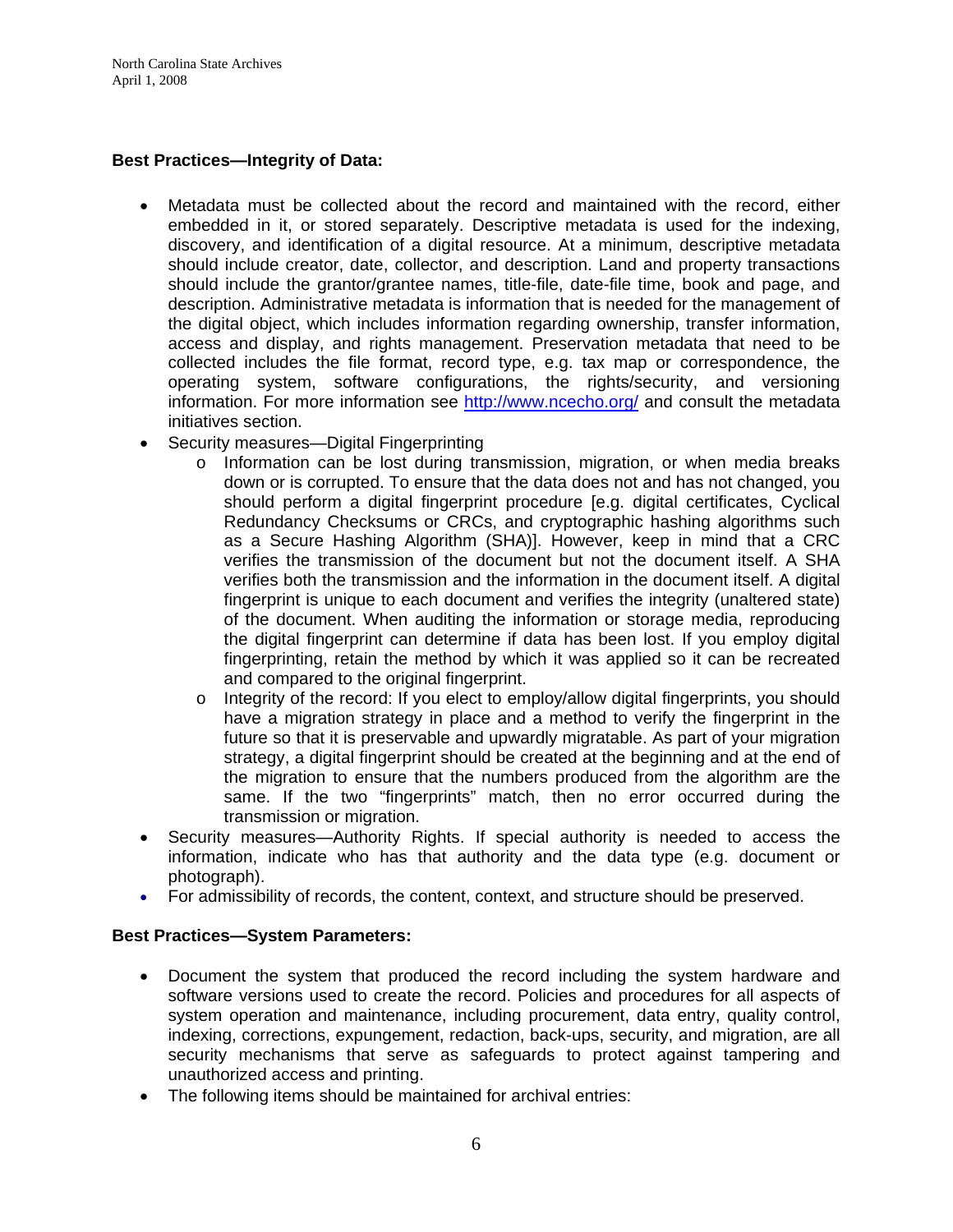1. All system equipment specifications.

2. Contact information for manufacturers and vendors.

3. A description of all hardware and software upgrades to the system, including date of maintenance and version of software along with setting change, date, time, and name of operation.

4. Technical and user operation manuals.

- 5. All policies and procedures related to access to and security of the records.
- Any changes made to the system or the process should be documented.
- The system should be capable of providing audit trails and system security. Effective audit trails can automatically detect who had access to the system, whether staff followed existing procedures, or whether fraud or unauthorized acts occurred or are suspected.
- A migration strategy should be established and implemented for regular recopying, reformatting, and other necessary maintenance to ensure the retention and usability of electronic records throughout their authorized life cycle. Migration needs to maintain the content of the records and any associated metadata required to interpret the records including record format or layout, contextual elements, and the data's relationship to other data.
- Document the controls that monitor the accuracy and authenticity of data, the reliability of hardware and software, and the integrity and security of the system.
- Use open-source software.
- Use preferred file formats for text documents such as rich text format (rtf), .pdf/a, PDF.
- Use preferred file formats for photographic and image documents such as TIFF Group 4 lossless compression, JPEG2000, SQL database.
- Copy immediately onto new media any permanent or archival electronic records stored on media with 10 or more permanent errors per volume.
- Copy all permanent or archival electronic records onto new media before the media is 5 years old. While manufacturer specifications might promise a longer lifetime of media, independent tests show media degradation as early as five years. Additionally, new software technologies usually come to market within five years. Without the software to read the data, it becomes unreadable.

### **Best Practices—Media Preservation and Storage:**

- Select appropriate storage media and environment.
- Store media in environmentally controlled conditions. Humidity should not exceed 50% and should not fall below 30%. Room temperature should be stable at 65 to 75 degrees Fahrenheit. Adhere to the media manufacturer's recommendations for specific environmental conditions in which the media should be stored.
- Never operate drive systems in environments with high levels of airborne particles.
- If using optical media, periodically clean optical media to remove dust and other particulates. In addition, periodically clean drivers that read the media to ensure their operation.
- To protect disks from warping, they should not be subject to pressure and should be stored in an upright position when not in the disk drive.
- For magnetic computer media tapes that contain permanent or archival electronic records, tapes should be rewound under constant tension at least every 2 years. Annually test a 3 percent statistical sample of all volumes, or 10 volumes of each type of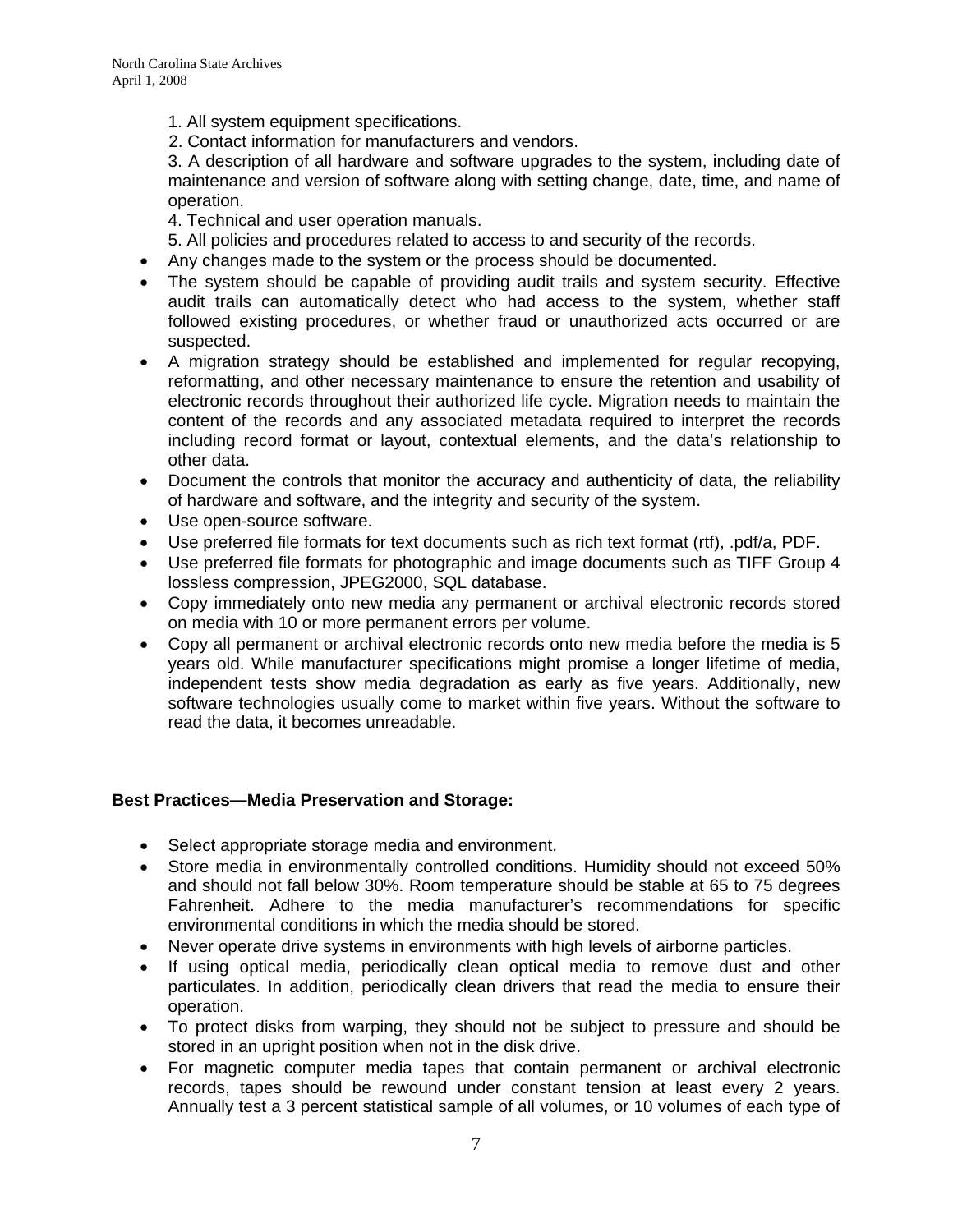magnetic media, whichever is larger, to identify any loss of data and to discover and correct the causes of data loss;

- Labels for media should include the following identifiers:
	- o Creator, date created, division or agency where created, name of agency, unit, and division that is responsible for the records on the disk; hardware, operating system, and software required to access the index or information on the disk; encoding standard and version; model of security or restricted access; sequential number or other specific identifier that identifies the disk in the series of disks used by the system; identification of the disk as master or back-up storage copy; retention dates of the information on the media; data classification as to whether stored off-site, confidentiality of the data, who can access it, who can read the data, and are there different models of confidentiality (e.g. are parts of the record public records while parts of it are confidential?)
- If the disk or other format is too small to include all of the information on the label, then establish a coding system that can be linked back to an index that holds all of the vital information. Documentation relating to the coding system and index must be maintained for as long as it relates to any labeled storage medium.

Electronic document images should be true copies of the documents from which they were made. A true copy is defined as being one that accurately reproduces an original document.

### **Best Practices—Eye to the Future:**

• Practitioners of a trusted digital repository should take measures to keep abreast of and adapt to changing industry standards and technologies to ensure the survivability of the system.

### **Best Practices—Legal Admissibility Standards:**

- *The Uniform Photographic Copies of Business and Public Records as Evidence Act,*  (UPA) [US 1128-0020-00], permits the substitution of photographic copies for original documents for judicial or administrative purposes, provided that the copies are produced in the regular course of business and that no laws or regulations require retention of the original documents. Where these conditions are satisfied, the Uniform Photographic Copies of Business and Public Records as Evidence Act permits, but does not mandate, the destruction of original documents. In the case of North Carolina, however, specific exemptions are made, as follows:
- *G.S. § 8-45.1. Photographic reproductions admissible; destruction of originals.*

(a) If any business, institution, member of a profession or calling, or any department or agency of government, in the regular course of business or activity has kept or recorded any memorandum, writing, entry, print, representation, X-ray or combination thereof, of any act, transaction, occurrence or event, and in the regular course of business has caused any or all of the same to be recorded, copied, or reproduced by any photographic, photostatic, microfilm, microcard, miniature photographic, or other process which accurately reproduces or forms a durable medium for so reproducing the original, the original may be destroyed in the regular course of business unless held in a custodial or fiduciary capacity or unless its preservation is required by law. Such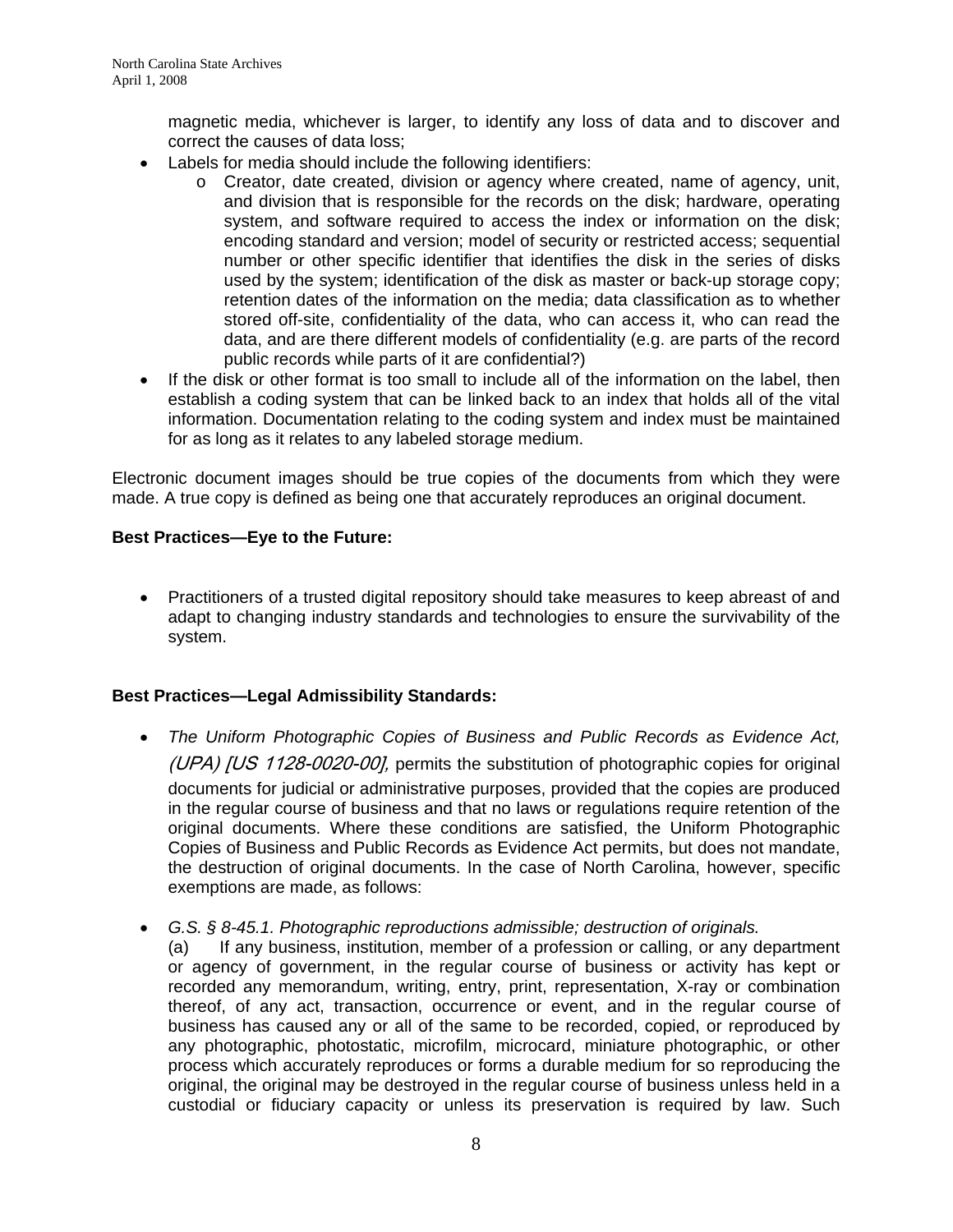reproduction, when satisfactorily identified, is as admissible in evidence as the original itself in any judicial or administrative proceeding whether the original is in existence or not and an enlargement or facsimile of such reproduction is likewise admissible in evidence if the original reproduction is in existence and available for inspection under direction of court. The introduction of a reproduced record, enlargement or facsimile, does not preclude admission of the original.

(b) The provisions of subsection (a) of this section shall apply to records stored on any form of permanent, computer-readable media, such as a CD-ROM, if the medium is not subject to erasure or alteration. Non-erasable, computer readable storage media shall not be used for preservation duplicates, as defined in G.S. 132-8.2, or for the preservation of permanently valuable records as provided in G.S. 121-5(d), except to the extent expressly approved by the Department of Cultural Resources pursuant to standards and conditions established by the Department. (1951, ch. 262, s. 1; 1977, ch. 569; 1999-131, s. 1; 1999-456, s. 47(a).)

• *G.S. § 153A-436. Photographic reproduction of county records.* 

(a) A county may provide for the reproduction, by photocopy, photograph, microphotograph, or any other method of reproduction that gives legible and permanent copies, of instruments, documents, and other papers filed with the register of deeds and of any other county records. The county shall keep each reproduction of an instrument, document, paper, or other record in a fire-resistant file, vault, or similar container. If a duplicate reproduction is made to provide a security copy, the county shall keep the duplicate in a fire-resistant file, vault, or similar container separate from that housing the principal reproduction.

If a county has provided for reproducing records, any custodian of public records of the county may cause to be reproduced any of the records under, or coming under, his custody.

(b) If a county has provided for reproducing some or all county records, the custodian of any instrument, document, paper, or other record may permit it to be removed from its regular repository for up to 24 hours in order to be reproduced. An instrument, document, paper, or other record may be removed from the county in order to be reproduced. The board of commissioners may permit an instrument, document, paper, or other record to be removed for longer than 24 hours if a longer period is necessary to complete the process of reproduction.

(c) The original of any instrument, document, or other paper received by the register of deeds and reproduced pursuant to this Article shall be filed, maintained, and disposed of in accordance with G.S. 161-17 and G.S. 121-5. The original of any other county record that is reproduced pursuant to this Article may be kept by the county or disposed of pursuant to G.S. 121-5.

(d) If an instrument, document, or other paper received by the register of deeds is reproduced pursuant to this Article, the recording of the reproduction is a sufficient recording for all purposes.

(e) A reproduction, made pursuant to this Article, of an instrument, document, paper, or other record is as admissible in evidence in any judicial or administrative proceeding as the original itself, whether the original is extant or not. An enlargement or other facsimile of the reproduction is also admissible in evidence if the original reproduction is extant and available for inspection under the direction of the court or administrative agency.

(f) The provisions of this section shall apply to records stored on any form of permanent, computer-readable media, such as a CD-ROM, if the medium is not subject to erasure or alteration. Non-erasable, computer-readable storage media shall not be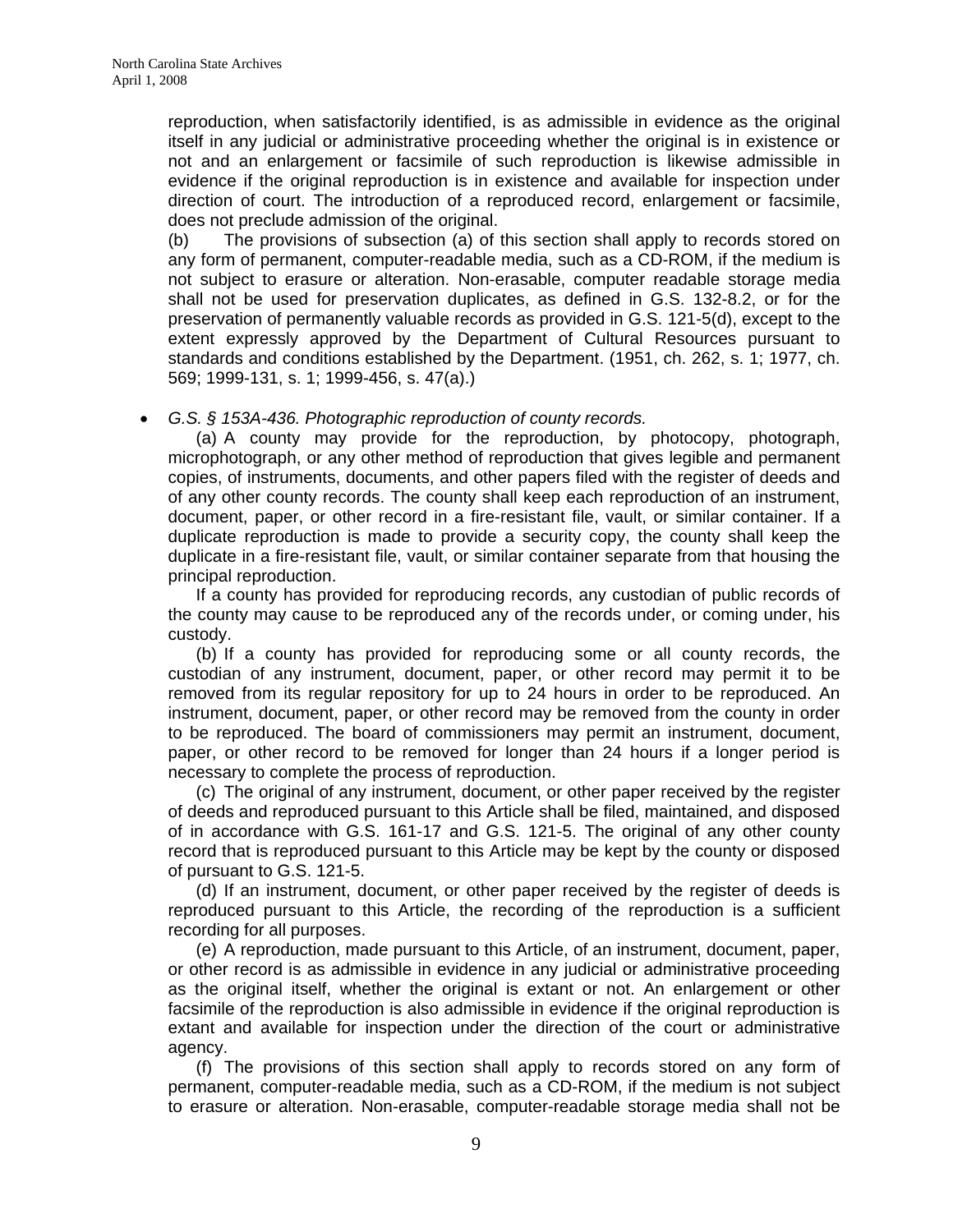used for preservation duplicates, as defined in G.S. 132-8.2, or for the preservation of permanently valuable records as provided in G.S. 121-5(d), except to the extent expressly approved by the Department of Cultural Resources pursuant to standards and conditions established by the Department. (1945, c. 286, ss. 1-7; c. 944; 1951, c. 19, ss. 1-6; 1953, c. 675, ss. 23, 24; 1957, c. 330, s. 3; 1973, c. 822, s. 1; 1999-131, s. 4; 1999-456, s. 47(d).)

• *Rule 1003 of the Uniform Rules of Evidence and Federal Rules of Evidence* provides for admission of duplicate records in evidence unless serious questions are raised about the authenticity of original records from which the copies were made or, in specific circumstances, admitting a copy in lieu of an original is judged unfair. Rule 1003 does not require that duplicate records be produced in the regular course of business. It does not authorize or prohibit destruction of original records.

(This document was modified from an original submitted to the Electronic Recording Council of the Office of the Secretary of State and was adopted by the Council on June 20, 2006 as part of the *North Carolina Electronic Recording Standards*, approved by the Secretary of State on April 18, 2007.)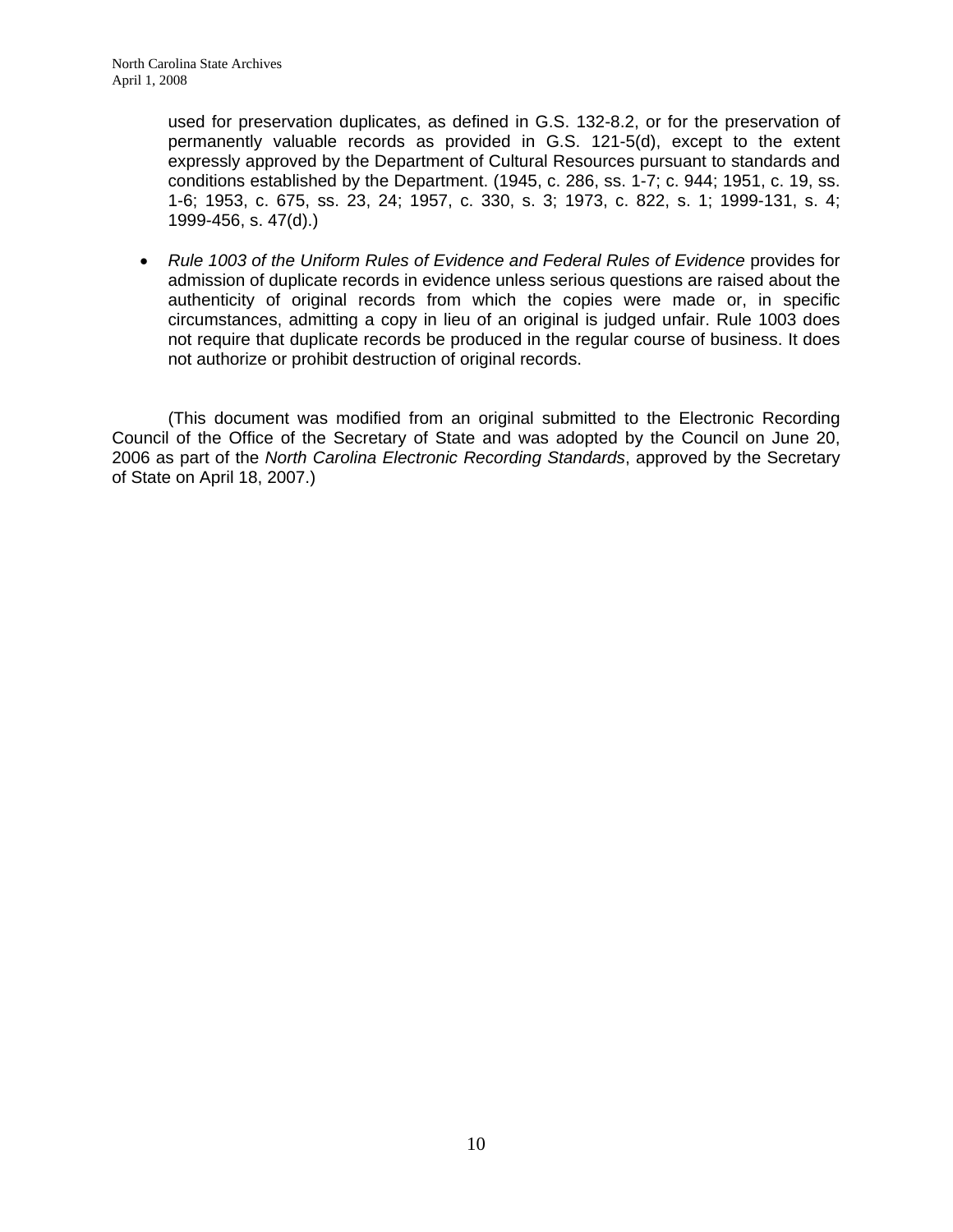#### **Sources**

CENDI, *Formats for Digital Preservation: A Review of Alternatives and Issues,*  [http://www.cendi.gov/publications/CENDI\\_PresFormats\\_WhitePaper\\_03092007.pdf,](http://www.cendi.gov/publications/CENDI_PresFormats_WhitePaper_03092007.pdf) March 2007.

Center for International Earth Science Information Network (CIESIN), *Guide to Managing Geospatial Electronic Records*. Columbia University, 2005.

Natoli, James G., New York State Office for Technology. *"Governor's Task Force on Information Resource Management, Technology Policy 96-10"* 1996.

Consultative Committee for Space Data Systems (CCSDS), *Reference Model for an Open Archival Information System (OAIS)*, CCSDS 650.0-B-1 Blue Book, January 2002.

Rothenberg, Jeffrey, *Avoiding Technological Quicksand: Finding a Viable Technical Foundation for Digital Preservation.* Council on Library and Information Resources: Commission on Preservation and Access Digital Libraries, 1998.

North Carolina Exploring Cultural Resources, *NC ECHO Dublin Core Implementation Guidelines,* Raleigh, North Carolina, April 24, 2004.

State Archives Department, Minnesota Historical Society, *XML for Information Management,* St. Paul, Minnesota, October 2002.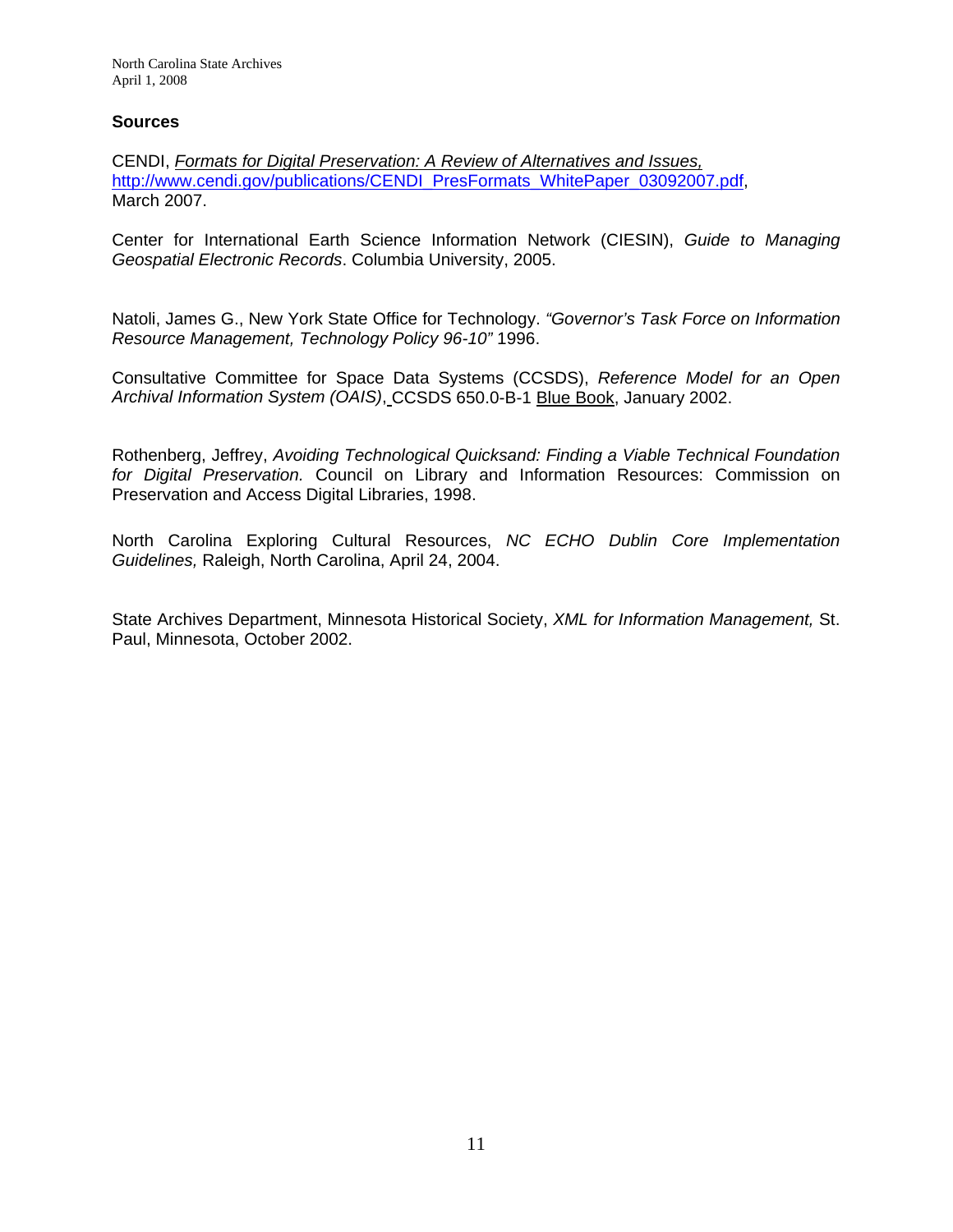North Carolina State Archives April 1, 2008

### ADDENDUM A

#### Glossary of Terms

- **Authentication**: The act of tying an action or result to the person claiming to have performed the action. Authentication generally requires a password or encryption key to perform, and the process will "fail" if the password or key is incorrect.
- **Digital signature**: A complex string of electronic data that is embedded in an electronic document for the purposes of verifying document integrity and signer identity. A mainstay of the Public Key Infrastructure (PKI), digital signatures are the most effective method for ensuring non-repudiation for digital documents.
- **Digitized signature**: A representation, e.g. a scanned version, of a person's handwritten signature, existing as a computerized image file. Digitized signatures are just one of several types of electronic signatures, and have no relation to digital signatures.
- **Document type definition** (DTD): A document created using the Standard Generalized Markup Language (SGML) that defines a unique markup language (such as XHTML or XML). A DTD includes a list of tags, attributes, and rules of usage.
- **Electronic signature**: Any of several methods that links a person to a document or action using electronic data. According to electronic signature laws in the U.S. (including the federal Electronic Signatures in Global and National Commerce Act, E-SIGN, and the Uniform Electronic Transactions Act, UETA), any embedded electronic element can serve as a signature if a person embeds it with the intent to sign.
- **Encrypt**: To apply an encryption key to a message in order to make it unreadable in an effort to prevent unintended use of the information.
- **Extensible Markup Language** (XML): A computer language used to create markup languages. XML allows developers to specify a document type definition (DTD) or schema in order to devise new markup languages for general or specific uses.
- **Hash function**: A mathematical algorithm that takes an electronic document and creates a document fingerprint. The document fingerprint is much smaller than the original document, and does not allow the reconstitution of the original document from the fingerprint. A slightly different document, processed through the same hash function, would produce a very different document fingerprint. A hash function helps to secure data by providing a way to ensure that data are not compromised.
- **Metadata: "**Metadata is commonly defined as 'data about data.' Metadata is frequently used to locate or manage information resources by abstracting or classifying those resources or by capturing information not inherent in the resource. Typically metadata is organized into distinct categories and relies on conventions to establish the values for each category. For example, administrative metadata may include the date and source of acquisition, disposal date, and disposal method. Descriptive metadata may include information about the content and form of the materials. Preservation metadata may record activities to protect or extend the life of the resource, such as reformatting. Structural metadata may indicate the interrelationships between discrete information